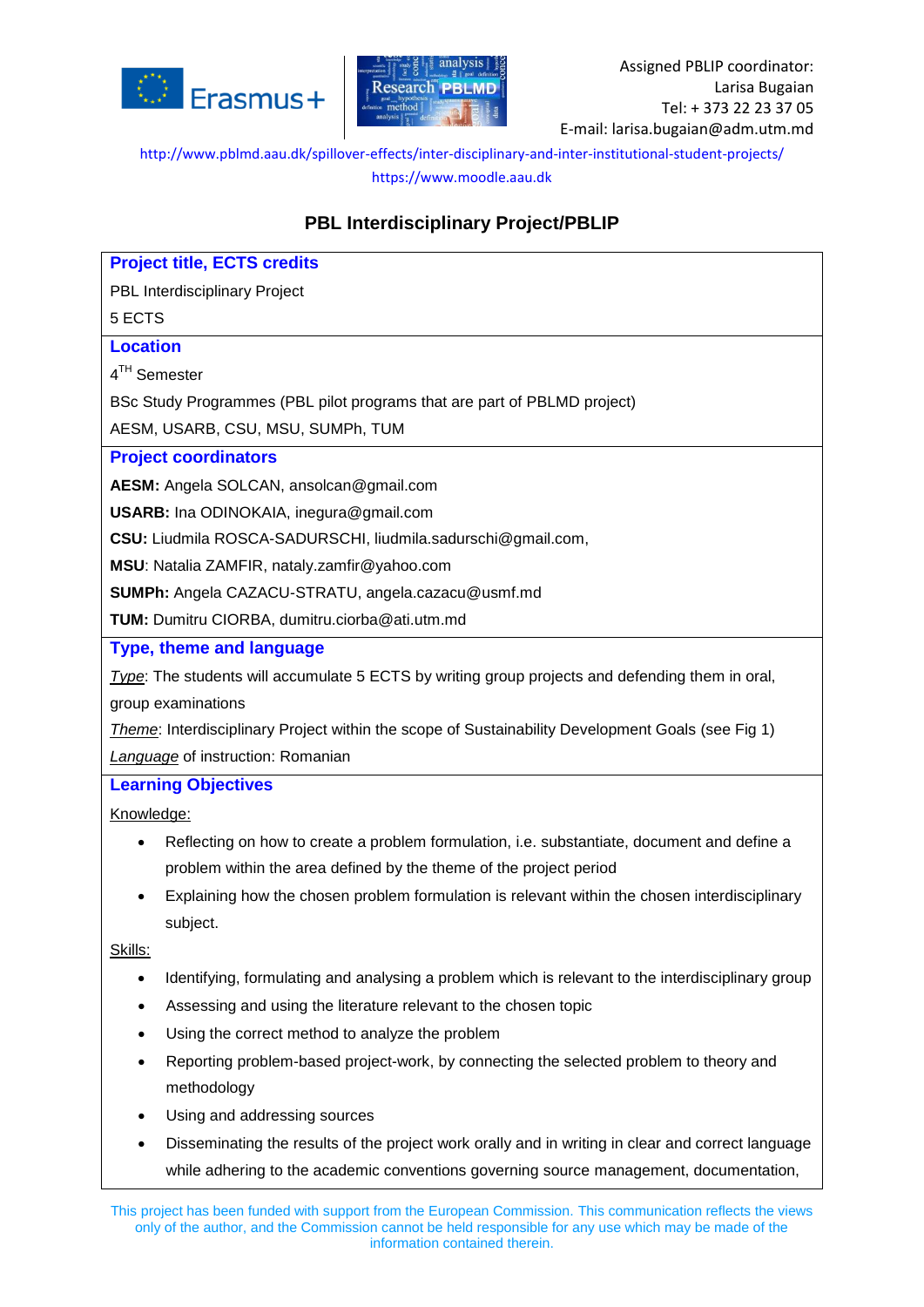



#### bibliography and notes

#### Competences:

- Ability to apply the above knowledge and skills to specific domains and across different situations to generate academic, social, business and/or policy impact
- Solving problems effectively and making decisions as part of a group
- Critically reflecting upon information sources and proposing solutions to the chosen problem

#### **Learning outcomes**

Students are expected to have achieved the following outcomes:

- The ability to explore research problems and identify them within the interdisciplinary fields, as part of a group.
- Effective problem-solving and decision-making abilities based on the theories and interpretation tools chosen for the project.
- Cognitive ability for critical thinking, and reflecting on the whole process of PBLIP

### **Academic content and conjunction with other semesters**

Since their enrolment in Sep 2017 in PBLMD pilot programmes (mentioned above), these BSc students have been engaged in PBL, student-centred teaching and learning as well as in PBL training. For example they had the opportunity to take part in project idea generation training as well as in project development training in interdisciplinary groups. Hence, the students are expected to have competences as below from the three previous semesters at their own study programmes. The supervision in PBLIP therefore takes for granted, that the students can work independently and in teams and are using the freedom and the student-centered PBL-approach in full to work with a research based question of his/her/their own choice:

- Cognitive ability for critical thinking, analysis and synthesis. This includes the ability to identify assumptions, evaluate statements on the basis of scientific evidence, detect false logic or reasoning, identify implicit values, define concepts and draw general conclusions in an appropriate manner.
- Effective problem-solving and decision-making abilities based on the use of appropriate qualitative and quantitative skills, including identifying, formulating and solving problems within the field. The ability to create, evaluate and assess a number of options, and the ability to apply ideas and knowledge in situations of uncertainty or limited information.
- The ability to explore research problems within the field, either individually or as part of a group in connection with PBLIP. This requires a critical approach to data, sources and methods.
- A self-reflective, critical and open approach to other people, other cultures and various issues within interdisciplinary fields.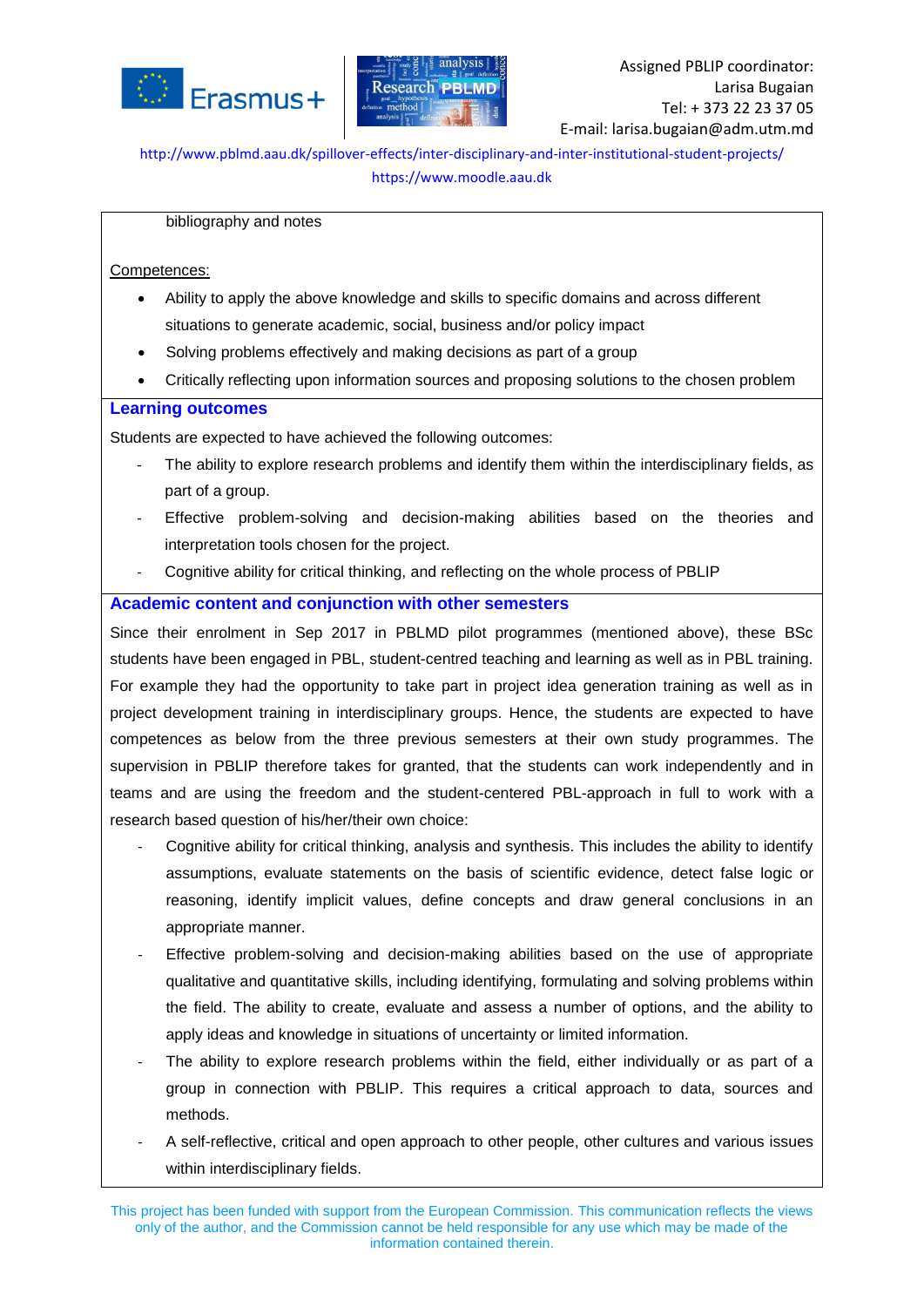



### **PBLIP organisation and time schedule**

This PBL Interdisciplinary Project builds on students' experience taking the students a step further. During this IP the students will work in interdisciplinary teams of 6 (1 student from a partner university), identify, investigate, address and report an interdisciplinary research problem within the scope of Sustainability Development Goals. The following time-table will be followed:

**Feb 21-24**: forming groups, identifying project research problems/topics, allocating supervisors, preparing for the project, incl., group exam (BSU and CSU students and staff travel to Chisinau) **Feb – Mar**: intensive project team work, incl.:

on-line group meetings and supervision

on-line, at least 2, joint supervision meetings with AAU mentors

one group face-to-face meeting per team (BSU and CSU students travel to Chisinau)

**Mar 1** – commitment action plan between the groups and supervisor teams & extended Problem Formulation (1 page) (DL: 12pm)

Mar 5 – Approval of PF by supervisors

**Mar 8** – Project proposal outline (200 words for each chapter) & Timeline for supervisor

Mar 11-12 – Online supervision meeting + AAU mentors (online)

Mar 22 – Physical/face-to-face Meeting in Chisinau (online: mentors AAU - 19 Mar)

Mar 29 – Online supervision meeting

**Apr 5 by 12pm**: submission of PBLIP (electronically via Moodle)

**Apr 11-14**: PBLIP evaluation (BSU and CSU students and staff travel to Chisinau):

*Apr 12: Formal group exams***:** two hours per group; examination team: 2 internal supervisors and AAU mentor

*Apr 13: Project competition* (informal group assessment): 30 min per group; evaluation panel: 6 CEOs from Entrepreneurial, IT, Law, Medical, Public sectors; there will be prizes for the first three places

### **Format**

*Problem formulation:* PBLIP is based on a research problem within the scope of Sustainability Development Goals (see Fig 1) of students' **own choice**

*Project structure: refer to Appendix 1 for the project structure*

*Project size*: between 5500-6000 words, excluding abstract/executive summary, table of content, references, appendices and self-reflection; Times New Roman, 12 points, double space, A4, 2.5cm all margins, footnotes allowed but keep at minimum, no end-notes

*Referencing style*: use only Chicago citation and referencing style:

[http://www.chicagomanualofstyle.org/tools\\_citationguide/citation-guide-2.html](http://www.chicagomanualofstyle.org/tools_citationguide/citation-guide-2.html)

*Plagiarism*: all project submitted electronically via Moodle will be scanned for plagiarism via AAU antiplagiarism system. Refer to Appendix 2 for anti-plagiarism guide.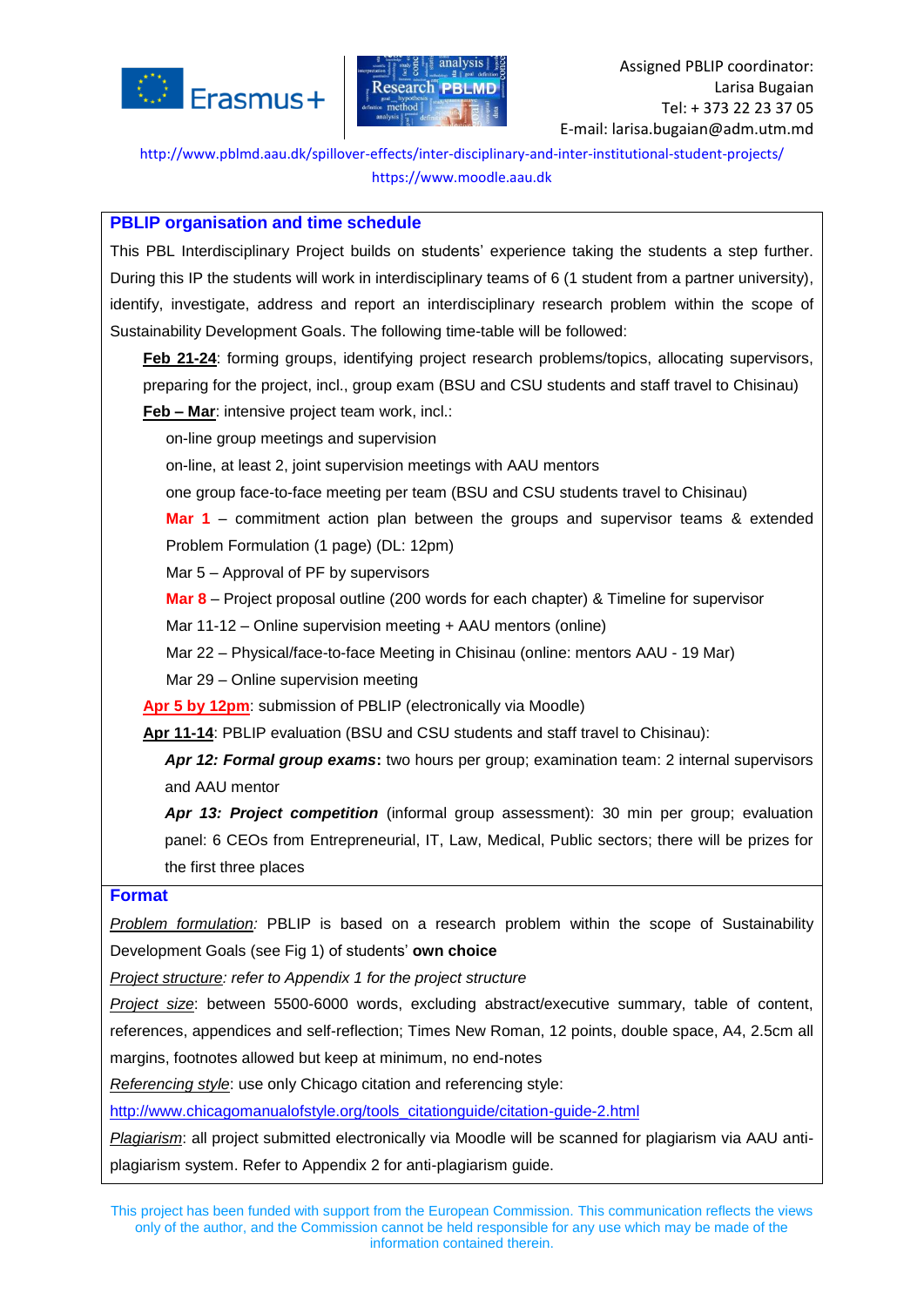



### **Project facilitators/supervisors**

Working in teams on PBLIP is an independent student exercise under the supervision of supervisory teams. A supervisory team is comprised of: 2 academic staff members from different local universities as main supervisors and 2 AAU staff mentors as mentors.

The role of supervisors and mentors is one of a facilitator rather than a director: they guide the learning process by asking critical questions and making suggestions that help the teams to reexamine their thoughts and approaches on the problem of investigation, theories employed, methods designed, analysis undertaken, and discussion put forward.

The supervisor's contribution to students' learning process is greatly facilitated when the students present their views clearly, specify concisely the problems and/or challenges they are facing.

### *Main supervisors*:

ASEM: Solcan Angela, [ansolcan@gmail.com;](mailto:ansolcan@gmail.com) Gaugaș Tatiana, [t\\_gaugash@yahoo.com](mailto:t_gaugash@yahoo.com)

BSU: Mihaela Crugliçhi, [mihaelakruglitki@gmail.com;](mailto:mihaelakruglitki@gmail.com) Mariana Spatari, [spatarimariana@mail.ru](mailto:spatarimariana@mail.ru)

CSU: Roșca-Sadursci Liudmila, [liudmila.sadurschi@gmail.com;](mailto:liudmila.sadurschi@gmail.com) Gîrneț Slavic,

[girnet\\_slavic@yahoo.com](mailto:girnet_slavic@yahoo.com)

MSU: Cara Alena, [cara\\_aliona@yahoo.com;](mailto:cara_aliona@yahoo.com) Bancu Cristina, [bancu.cristina33@gmail.com](mailto:bancu.cristina33@gmail.com)

SUMPh: Gavriliuc Pavel, [gavriliucpavel@gmail.com;](mailto:gavriliucpavel@gmail.com) Alexandru Garbuz, [alexandru.garbuz@usmf.md;](mailto:alexandru.garbuz@usmf.md)

Greta Balan, [greta.balan@usmf.md](mailto:greta.balan@usmf.md)

TUM: Rostislav Călin, [rostislav.calin@isa.utm.md;](mailto:rostislav.calin@isa.utm.md) Mihail Gavrilița, [mihail.gavrilita@faf.utm.md;](mailto:mihail.gavrilita@faf.utm.md)

Elena Gogoi, [elena.gogoi@faf.utm.md](mailto:elena.gogoi@faf.utm.md)

*Mentors*:

AAU: Andreea Ioana Bujac, [andreea@business.aau.dk](mailto:andreea@business.aau.dk)

AAU: Romeo V. Turcan, [rvt@business.aau.dk](mailto:rvt@business.aau.dk)

# **Assessment**

The students will be assessed on the basis of:

- group project written report, and
- individual performance during the group exam.

The weight of the written project is 40% and individual performance during the group exam is 60%.

The group exam will last 2 hours, app split into: Introduction, individual presentations, short break, Q/A cross examination, feedback and final marks.

In addition to formal examination, the students' team work and projects will be informally assessed by a panel of practitioners from various industries; the first three groups will receive prizes.

### **PBLIP announcements**

**AESM:** [http://ase.md/avize/selectarea-studentilor-prticipanti-la-realizarea-proiectului-interdisciplinar](http://ase.md/avize/selectarea-studentilor-prticipanti-la-realizarea-proiectului-interdisciplinar-pbl-pblip.html)[pbl-pblip.html](http://ase.md/avize/selectarea-studentilor-prticipanti-la-realizarea-proiectului-interdisciplinar-pbl-pblip.html)

**USARB:** [https://media.usarb.md/2019/01/26/concurs-de-selectie-a-studentilor-usarb-pentru](https://media.usarb.md/2019/01/26/concurs-de-selectie-a-studentilor-usarb-pentru-participare-la-realizarea-proiectului-interdisciplinar-pbl-pblip/)[participare-la-realizarea-proiectului-interdisciplinar-pbl-pblip/](https://media.usarb.md/2019/01/26/concurs-de-selectie-a-studentilor-usarb-pentru-participare-la-realizarea-proiectului-interdisciplinar-pbl-pblip/) **CSU:** http://pblmd.usch.md/wp-content/uploads/2019/01/Anunt.pdf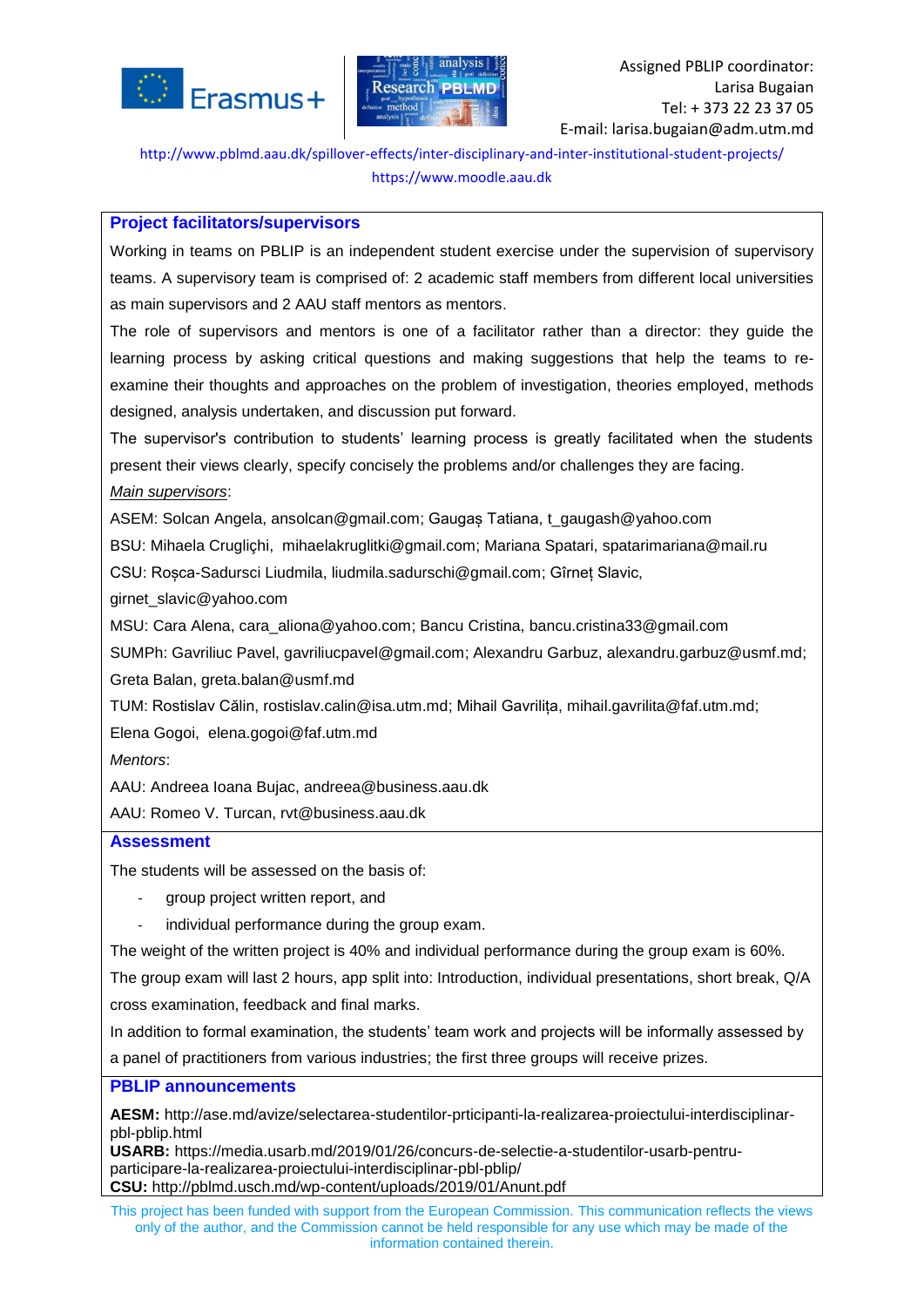



<http://www.pblmd.aau.dk/spillover-effects/inter-disciplinary-and-inter-institutional-student-projects/>

[https://www.moodle.aau.dk](https://www.moodle.aau.dk/)

**MSU**: http://usm.md/?p=20943&lang=ro

**SUMPh:**[http://dreie.usmf.md/anunt-de-selectare-a-studentilor-participanti-la-realizarea-proiectului](http://dreie.usmf.md/anunt-de-selectare-a-studentilor-participanti-la-realizarea-proiectului-interdisciplinar-pbl-sanatate-publica/)[interdisciplinar-pbl-sanatate-publica/](http://dreie.usmf.md/anunt-de-selectare-a-studentilor-participanti-la-realizarea-proiectului-interdisciplinar-pbl-sanatate-publica/)

**TUM:** [https://utm.md/blog/2019/01/29/anunt-de-selectare-a-studentilor-participanti-la-realizarea](https://utm.md/blog/2019/01/29/anunt-de-selectare-a-studentilor-participanti-la-realizarea-proiectului-interdisciplinar-pbl-pblip/)[proiectului-interdisciplinar-pbl-pblip/;](https://utm.md/blog/2019/01/29/anunt-de-selectare-a-studentilor-participanti-la-realizarea-proiectului-interdisciplinar-pbl-pblip/)

[https://www.facebook.com/ciorba.dumitru/posts/2535819636433818?comment\\_id=253621137972797](https://www.facebook.com/ciorba.dumitru/posts/2535819636433818?comment_id=2536211379727977&reply_comment_id=2536225306393251) [7&reply\\_comment\\_id=2536225306393251;](https://www.facebook.com/ciorba.dumitru/posts/2535819636433818?comment_id=2536211379727977&reply_comment_id=2536225306393251) [https://utm.md/blog/2019/01/29/anunt-de-selectare-a](https://utm.md/blog/2019/01/29/anunt-de-selectare-a-studentilor-participanti-la-realizarea-proiectului-interdisciplinar-pbl-pblip/)[studentilor-participanti-la-realizarea-proiectului-interdisciplinar-pbl-pblip/;](https://utm.md/blog/2019/01/29/anunt-de-selectare-a-studentilor-participanti-la-realizarea-proiectului-interdisciplinar-pbl-pblip/) <https://utm.md/blog/category/pblmd/>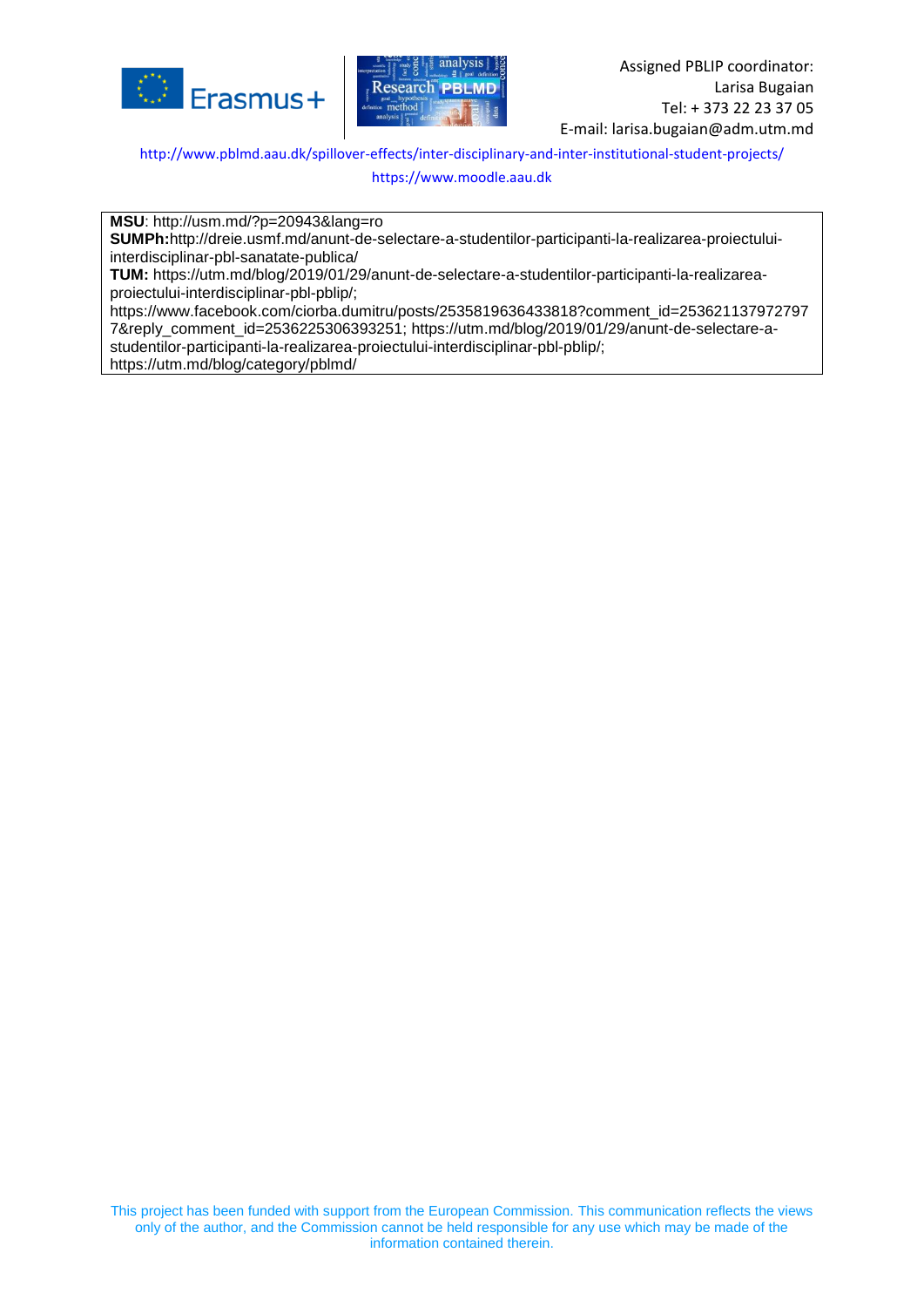# **Figure 1: Sustainable Development Goals**

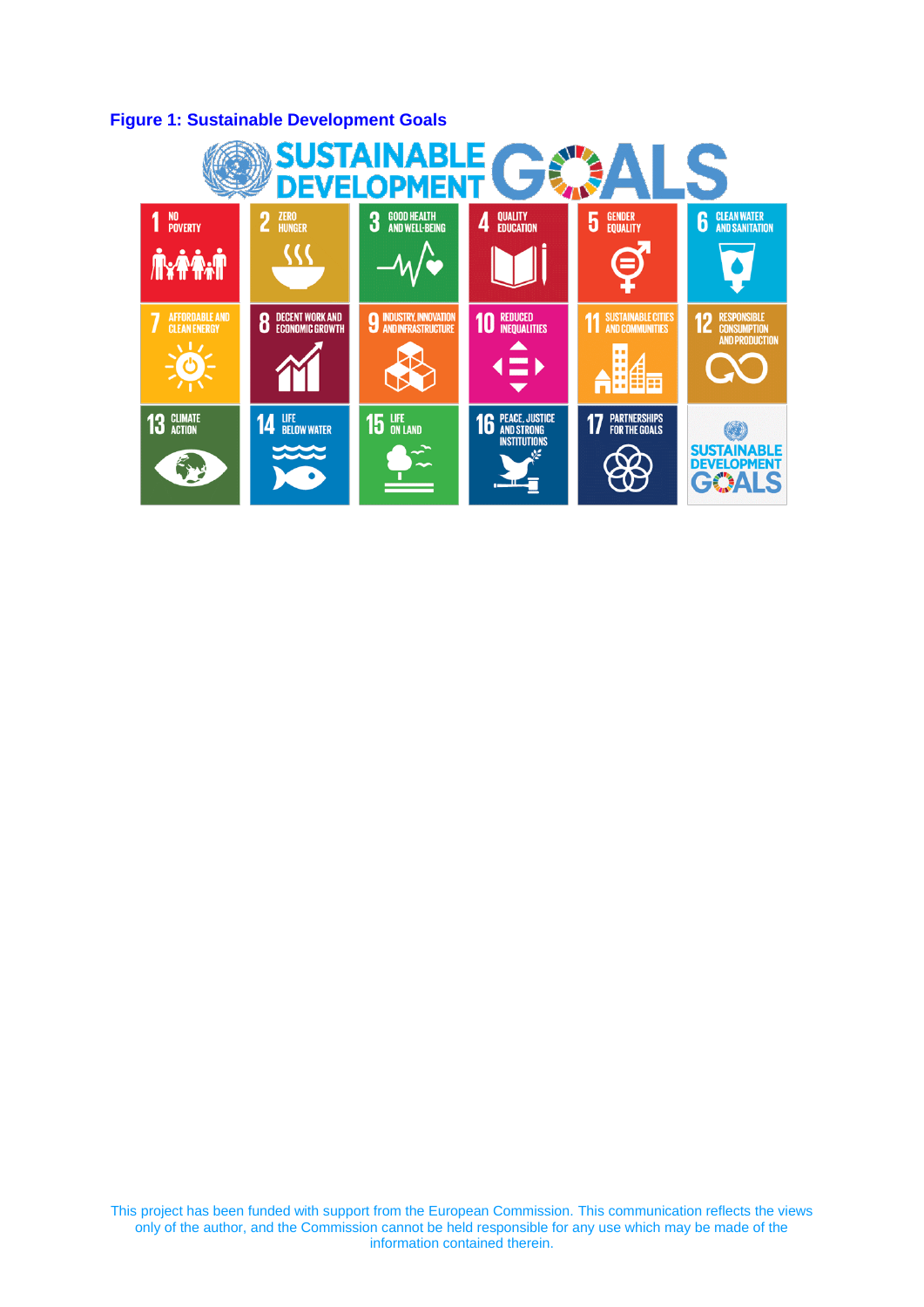# **Appendix 1: Project template**

**See next page**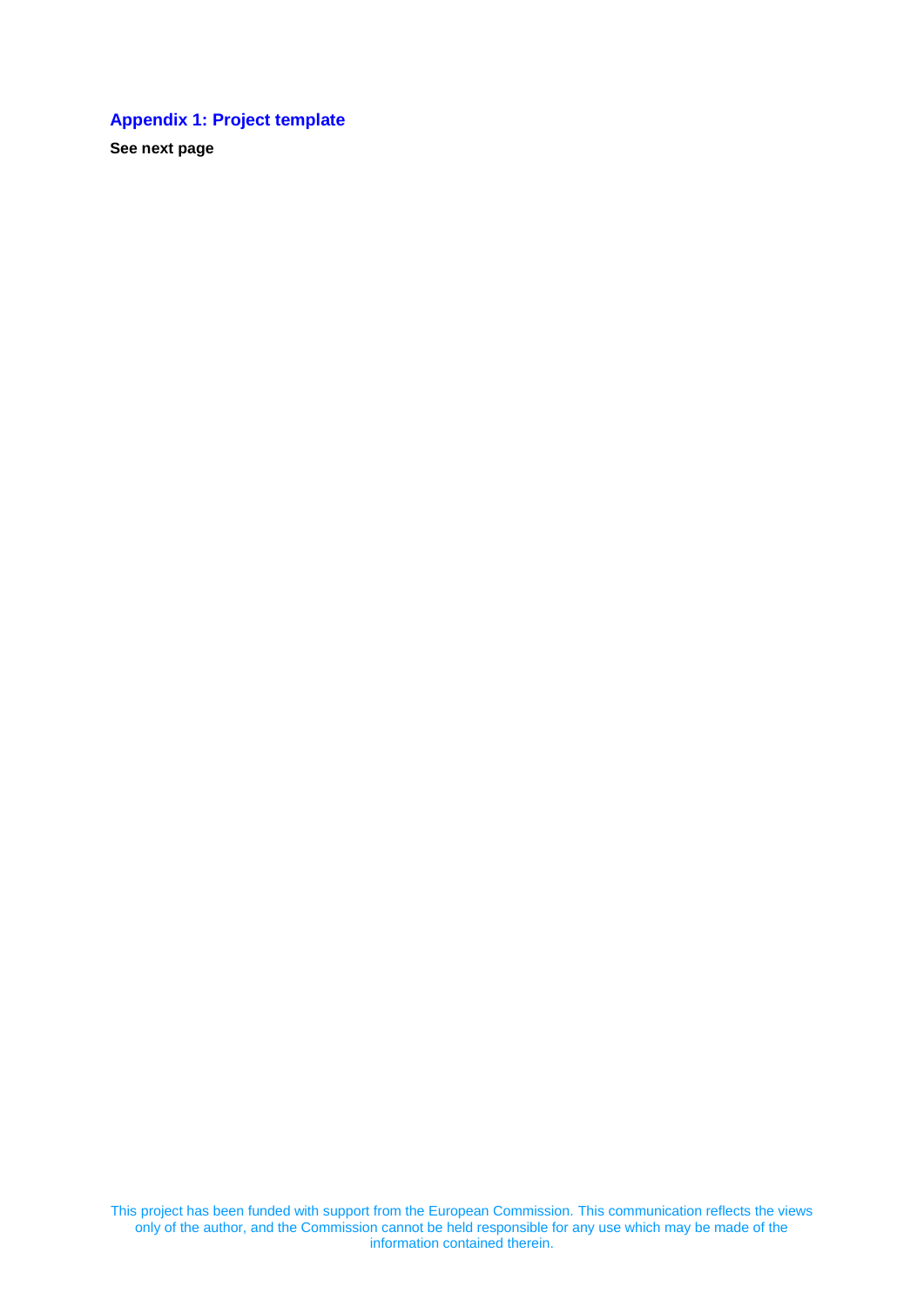



# **Project Title**

**Semester**: 4

**Project theme**: Interdisciplinary project within the framework of Sustainable Development Goals

**Project period**: Feb – Apr, 2019

**ECTS**:5

**Supervisory team**: Supervisors: 1 and 2; Mentors: Andreea Ioana Bujac; Romeo V. Turcan

**Project group number**: X

| [Name 1] |  |
|----------|--|
| [Name 2] |  |
| [Name 3] |  |
| [Name 4] |  |
| [Name 5] |  |
|          |  |

[Name 6]

# **Number of words**: XXXX

By signing this document, each member of the group confirms participation on equal terms in the process of writing the project. Thus, each member of the group is responsible for the all contents in the project.

### **Chisinau, 2019**

This project is funded by the European Commission. Financial support from the European Commission for this project does not constitute an endorsement of the content that reflects only the views of the authors, and the Commission is not liable for any use of the information contained in this draft document.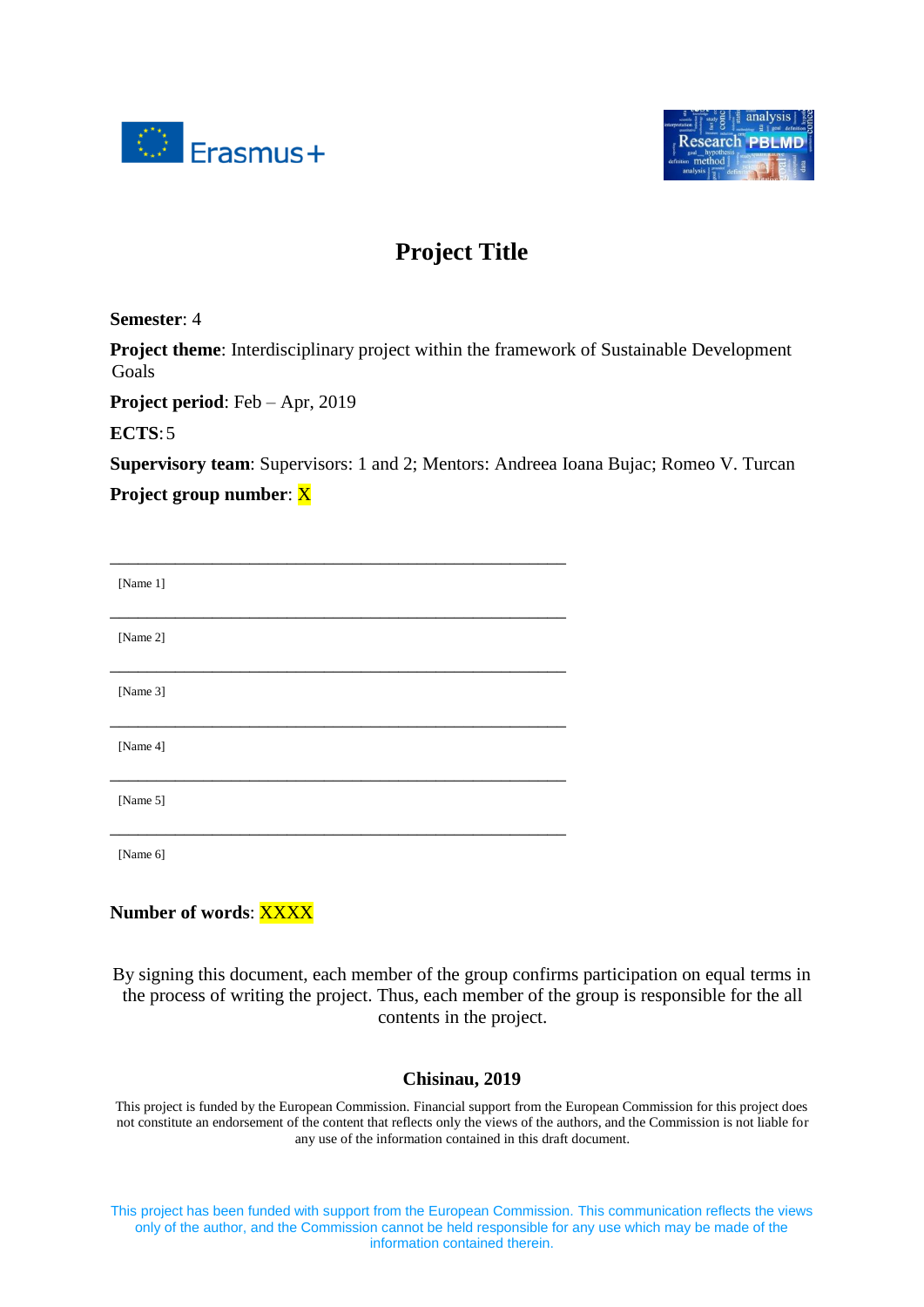# **ABSTRACT**

Max 1 page, Times New Roman 12, single space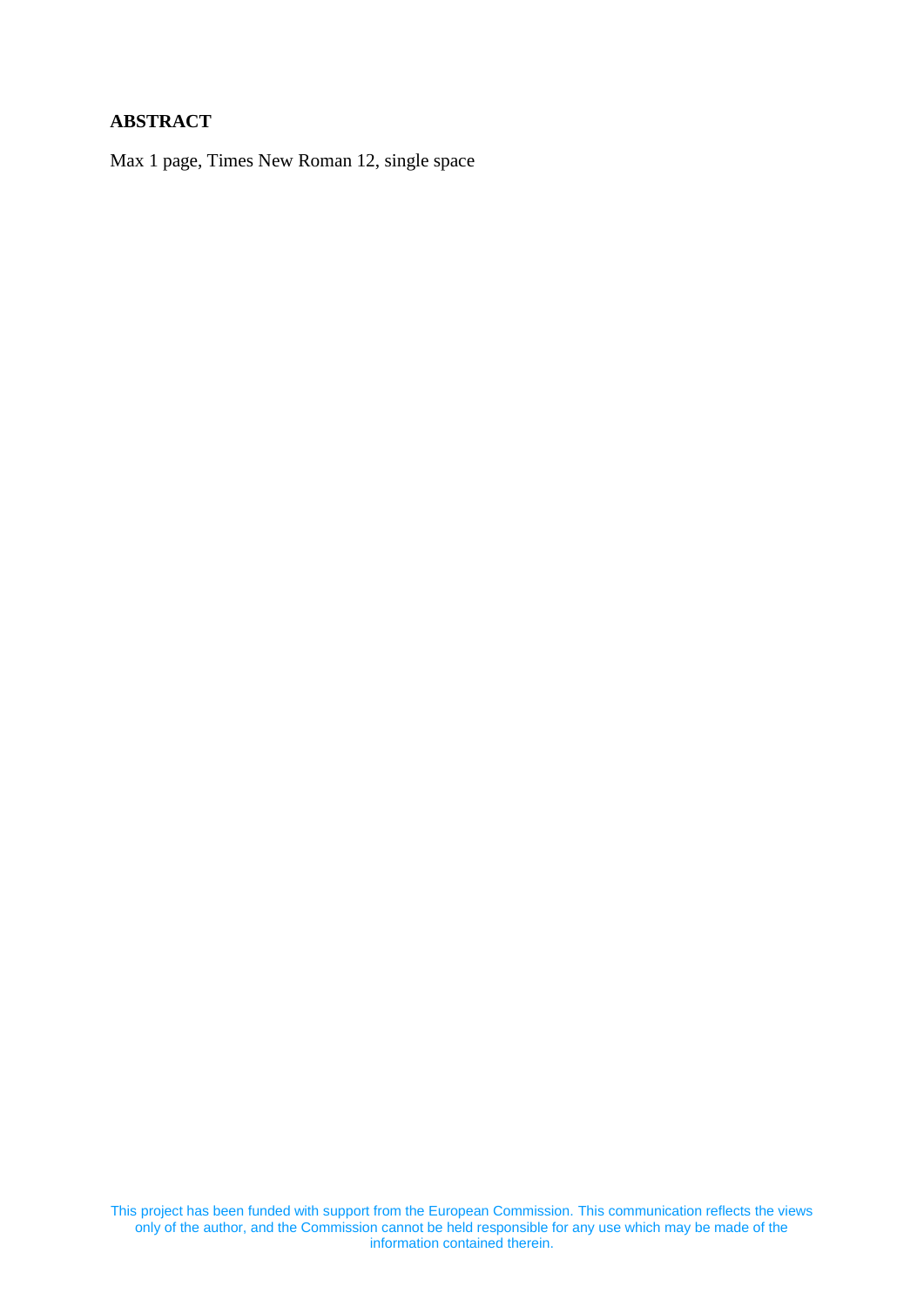# **TABLE OF CONTENT**

List of Tables

List of Figures

List of Appendixes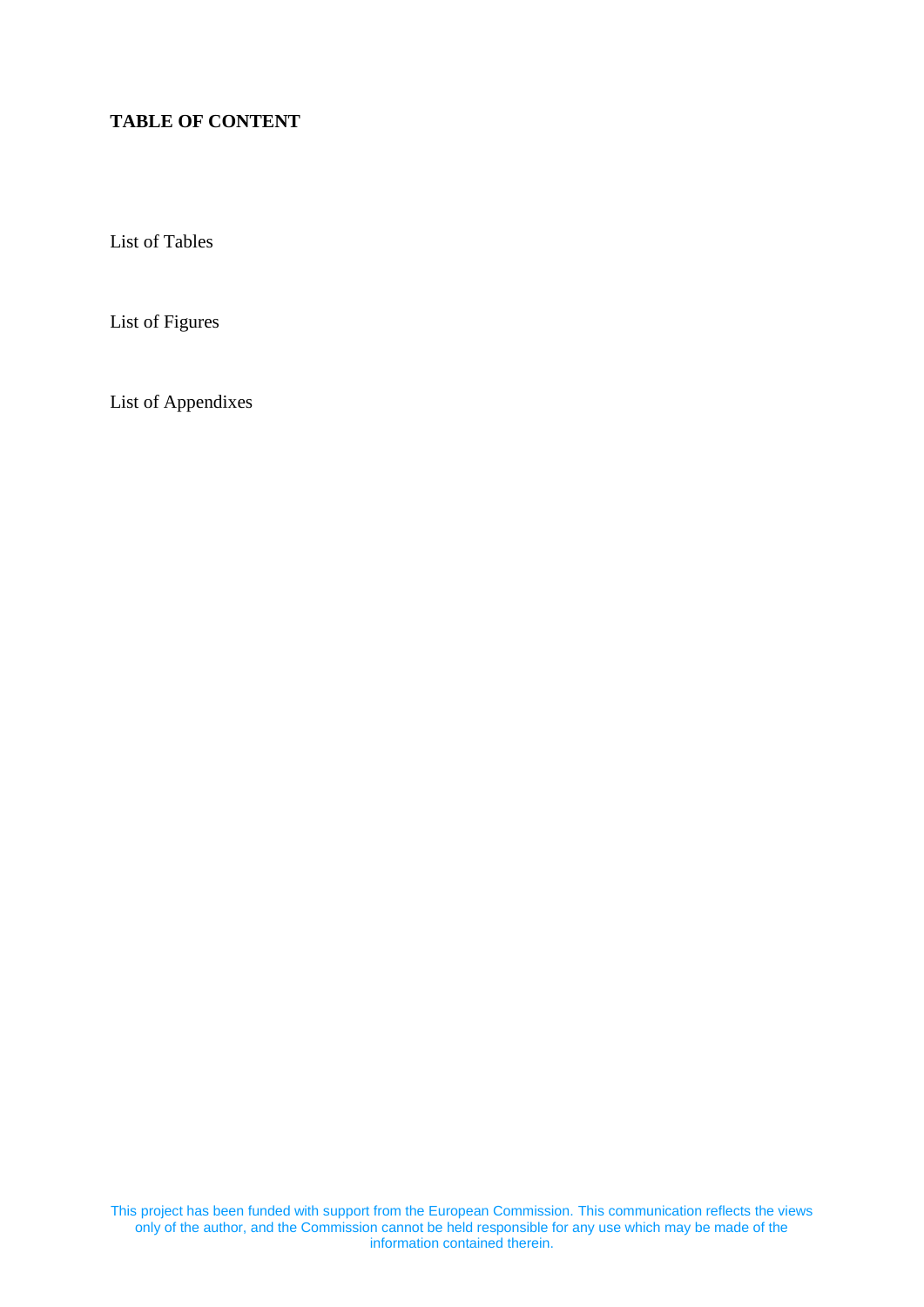# **1. INTRODUCTION**

# **2. PROBLEM FORMULATION**

# **3. RESEARCH DESIGN**

# **4. THEORETICAL FRAMEWORK**

# **5. DATA & DATA ANALYSIS**

# **6. DISCUSSION AND IMPLICATIONS**

## **7. CONCLUSION**

### **REFERENCES**

Use only Chicago style for citation and referencing: [http://www.chicagomanualofstyle.org/tools\\_citationguide/citation-guide-2.html](http://www.chicagomanualofstyle.org/tools_citationguide/citation-guide-2.html)

### **Appendix 1: Reflections on the PBLIP process**

Group dynamics: how issues were discussed, solved, agreed upon, (dis)agreement on all steps,

Decision making process: how decisions were made, why you made specific decisions/choices e.g., in relation to problem, theory, method; what were the alternatives discussed

Relationship with supervisors/mentors: how students/supervisor prepared for meetings, how did the feedback was taken into consideration and why; how you prepared for the meeting.

### **Appendix 2: Meeting notes**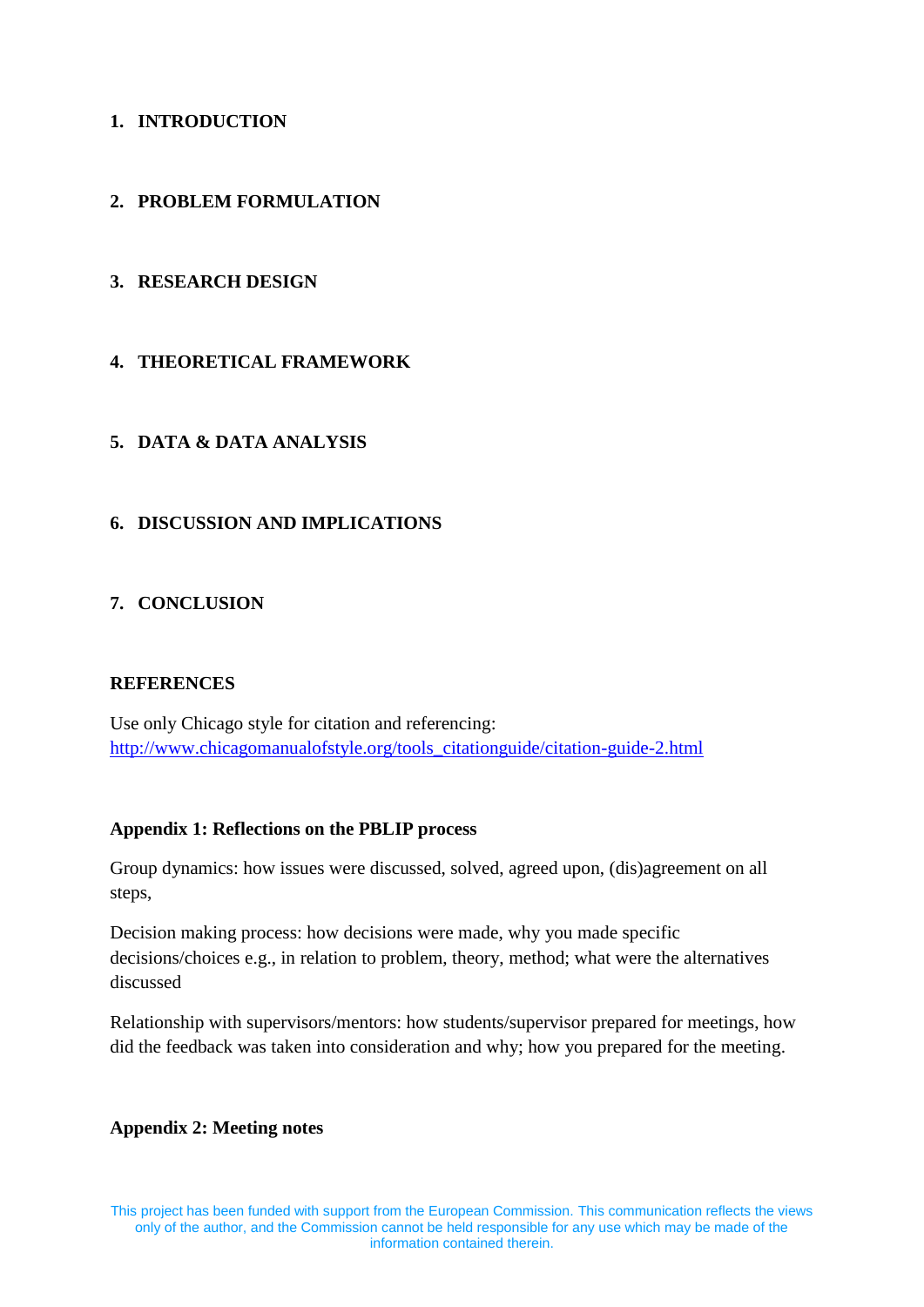Date, agenda, attendees, chairperson and secretary (who takes notes) both on a rotating basis, decisions made, action plan before next meeting, next meeting date

**Appendix 3: Add as necessary**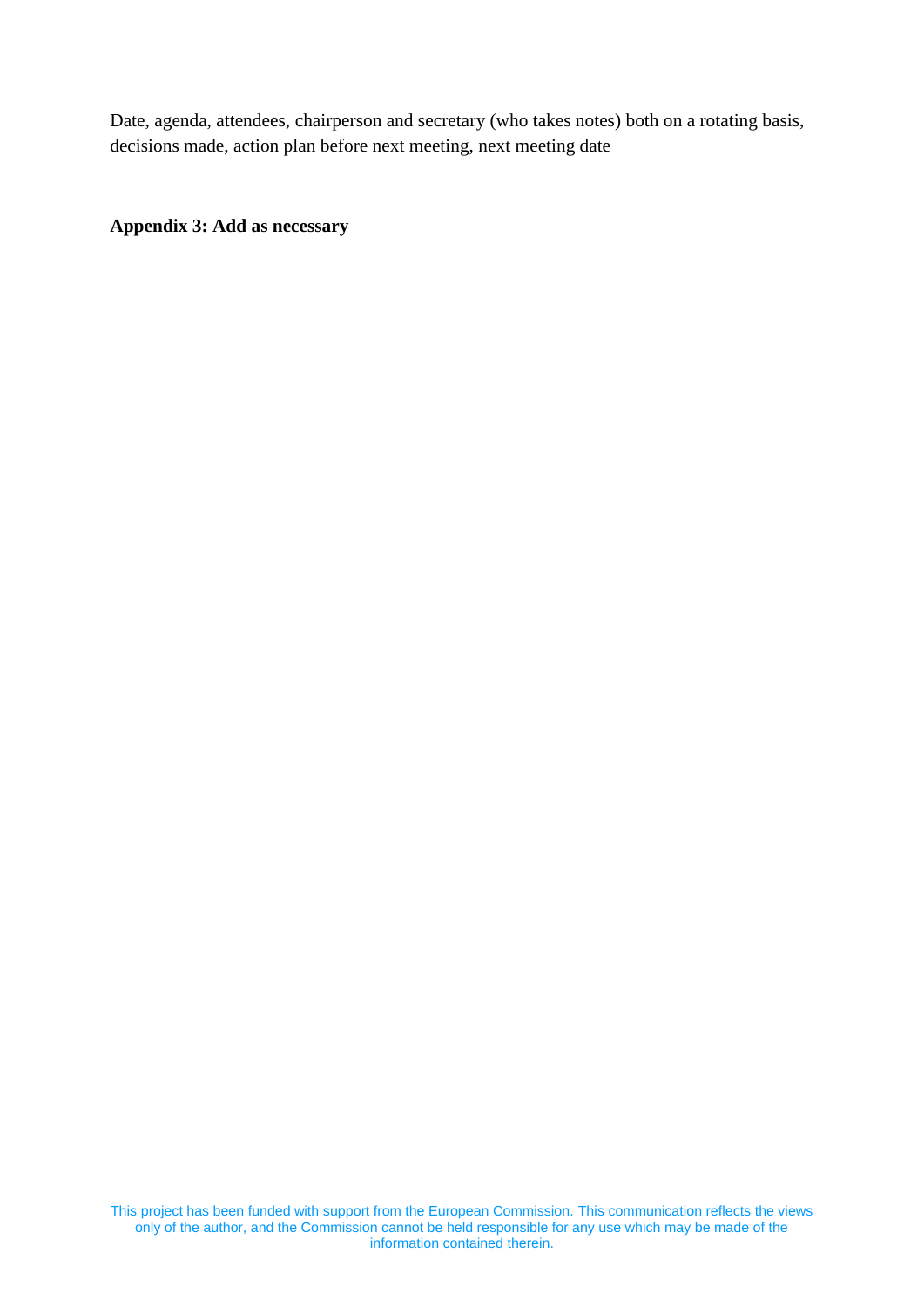# **Appendix 2: Anti-plagiarism guide**

According to Merriam-Webster On-line Dictionary to "plagiarize" means to:

- steal and pass off (the ideas or words of another) as one's own
- use (another's production) without crediting the source
- commit literary theft
- present as new and original an idea or product derived from an existing source

Plagiarism is an act of **fraud**: it involves **stealing** someone else's work and **lying** about it afterward [\(www.plagiarism.org\)](http://www.plagiarism.org/).

The assessment of PBL Interdisciplinary Project is based on the recognition of students' **personal achievements**. Any written work that you submit must therefore be your own. Plagiarism of other people's work whether passages are copied directly without attribution, or with slight rewording, is wholly unacceptable and will be heavily penalised. This remains true irrespective of whether the work in question is listed in the reference section.

The following three rules will help you to avoid plagiarism. If you are in any way uncertain about what constitutes plagiarism always consult your supervisors.

- 1. The language in your submission must either be your own or a direct quote from the original author.
- Changing a few words or phrases from another writer's work is not enough to satisfy point 1 above. The writing is either your own or the other person's; there are no in-betweens.
- Footnotes/endnotes can be used to acknowledge that a fact or opinion comes from another writer. If the language comes from another writer, quotation marks are necessary in addition, to a footnote.

#### *An Example*

The following original passage can be found in MacIntosh, R. and MacLean, D. (1999), Conditioned Emergence: A Dissipative Structures Approach to Transformation, *Strategic Management Journal*, Vol 20, No. 4, 1999 … this passage appears on p299-300.

"It is clear that in many respects the content and process views of strategy are complementary if taken as a set or incomplete if treated as individual elements. If one likens the issue to a journey, the content approach has a clear destination but the means of transport is indeterminate whereas with the process approach the transport is known and in motion, but the journey is something of a "mystery tour." One could argue that if a complete theory of strategy is in fact needed, why not just use the two approaches as appropriate as is indeed the practice in many institutions. It is our belief however that an overall framework which transforms and reconciles the mutually contradictory assumptions of each approach would constitute a significant step forward, in both practical and scholarly terms."

| <b>Student Version</b>                                                        | <b>Summary</b>                   |
|-------------------------------------------------------------------------------|----------------------------------|
| In many respects the content and process views of <b>Obvious plagiarism</b> : |                                  |
| strategy are complementary if taken as a set or                               | word-for-word repetition without |